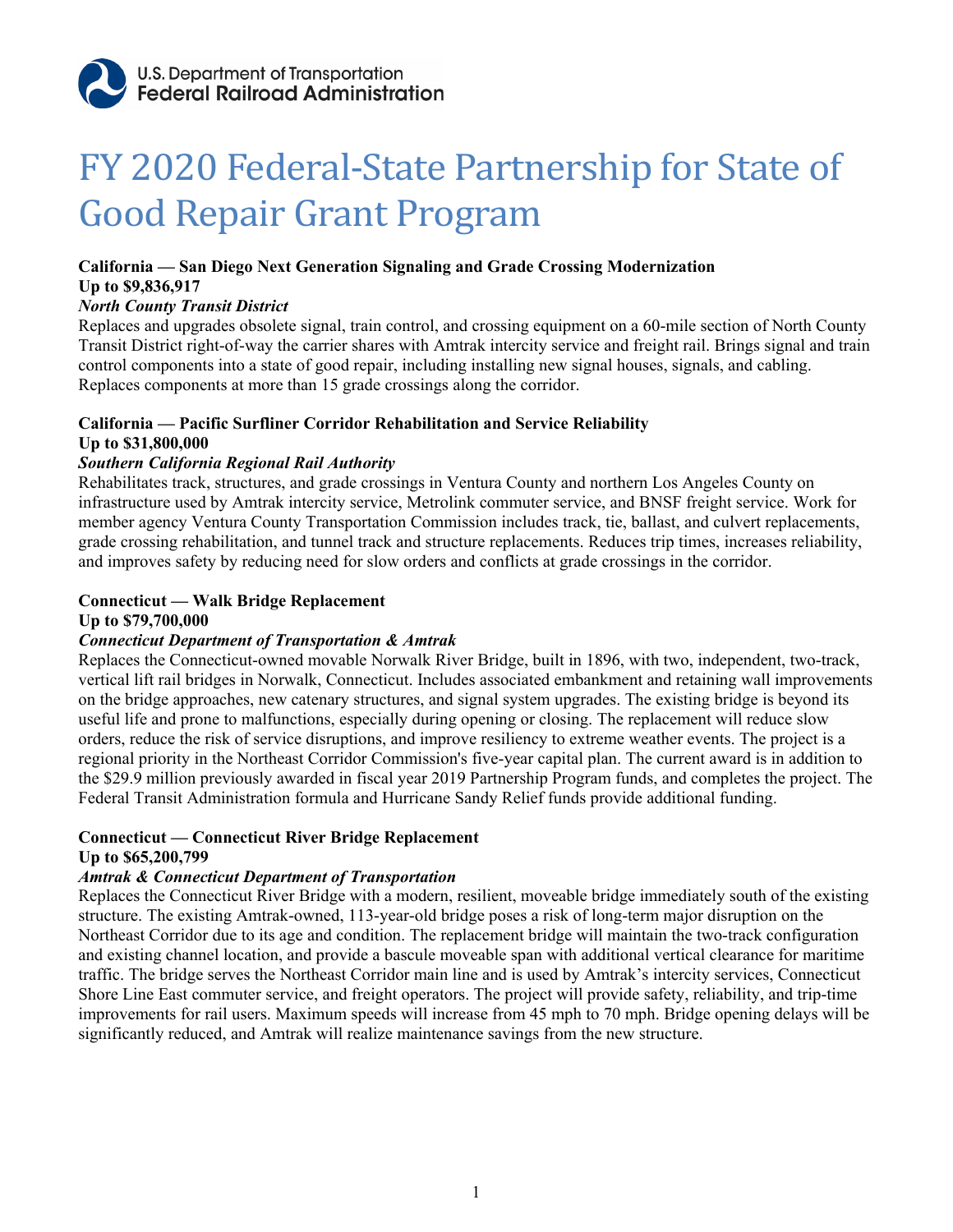

# **Massachusetts — Worcester Union Station Accessibility and Infrastructure Improvements Up to \$29,303,350**

#### *Massachusetts Bay Transportation Authority*

Rehabilitates and upgrades the platform and track area of Worcester Union Station, constructing a new island platform with grade-separated pedestrian access to replace a single side platform, plus associated rehabilitation of two station tracks and signals. The new, 800-foot-long, high-level platform will provide full Americans with Disabilities Act accessibility and enable multiple trains to stop at Worcester simultaneously. Project improvements will be owned by Massachusetts Bay Transportation Authority (MBTA). The project will expand the station's capacity to serve MBTA commuter services and current and potential future Amtrak intercity service. The upgrades will improve reliability and reduce delays and operational conflicts created by the constrained, single side platform that cannot easily serve trains moving in opposite directions.

#### **Maryland — MARC Northeast Corridor Train Storage Preservation Project Up to \$9,400,000**

#### *Maryland Transit Administration*

Constructs two storage tracks with catenary and ground power access at Martin's Yard. The expanded yard will store MARC Penn Line trainsets now stored on platform tracks at Baltimore Penn Station. Currently, Baltimore Penn Station does not operate at a state of good repair because train storage constrains capacity and efficiency. The improvements will bring the yard into a state of good repair and advance the state of good repair at Baltimore Penn Station. Reducing train storage at Baltimore Penn Station will expand station capacity and reduce delays from interference between trains, including intercity passenger rail operations, that meet and pass each other in Baltimore, benefiting both Amtrak's intercity Northeast Corridor services and MARC Penn Line commuter services.

#### **Michigan — Ypsilanti to Jackson Curve Modifications Up to \$15,570,327**

# *Michigan Department of Transportation*

Rehabilitates and improves geometry for 42 horizontal curves, installing 80,000 feet of rail and related safety enhancements at 16 public and 8 private at-grade crossings, including roadway vertical profile changes and active warning device installation on the state-owned rail corridor between Ypsilanti and Jackson, Michigan. Expected to provide a 7-minute trip-time reduction and improve operational reliability and grade crossing safety throughout the corridor.

#### **New Jersey — Trenton Transit Center Station Improvements Up to \$18,281,313**

#### *New Jersey Transit Corporation*

Rehabilitates two island platforms and upgrades a side platform to high-level boarding, remediating existing platforms' deteriorated conditions and expanding station capacity at the Trenton Transit Center. The station serves Amtrak intercity train services and New Jersey Transit commuter service. Project improves the safety and accessibility of the boarding environment, including full ADA compliance at all platforms at the station. The platforms, canopies, and vertical circulation elements being rehabilitated were rated adequate to poor in the applicant's most recent assessment.